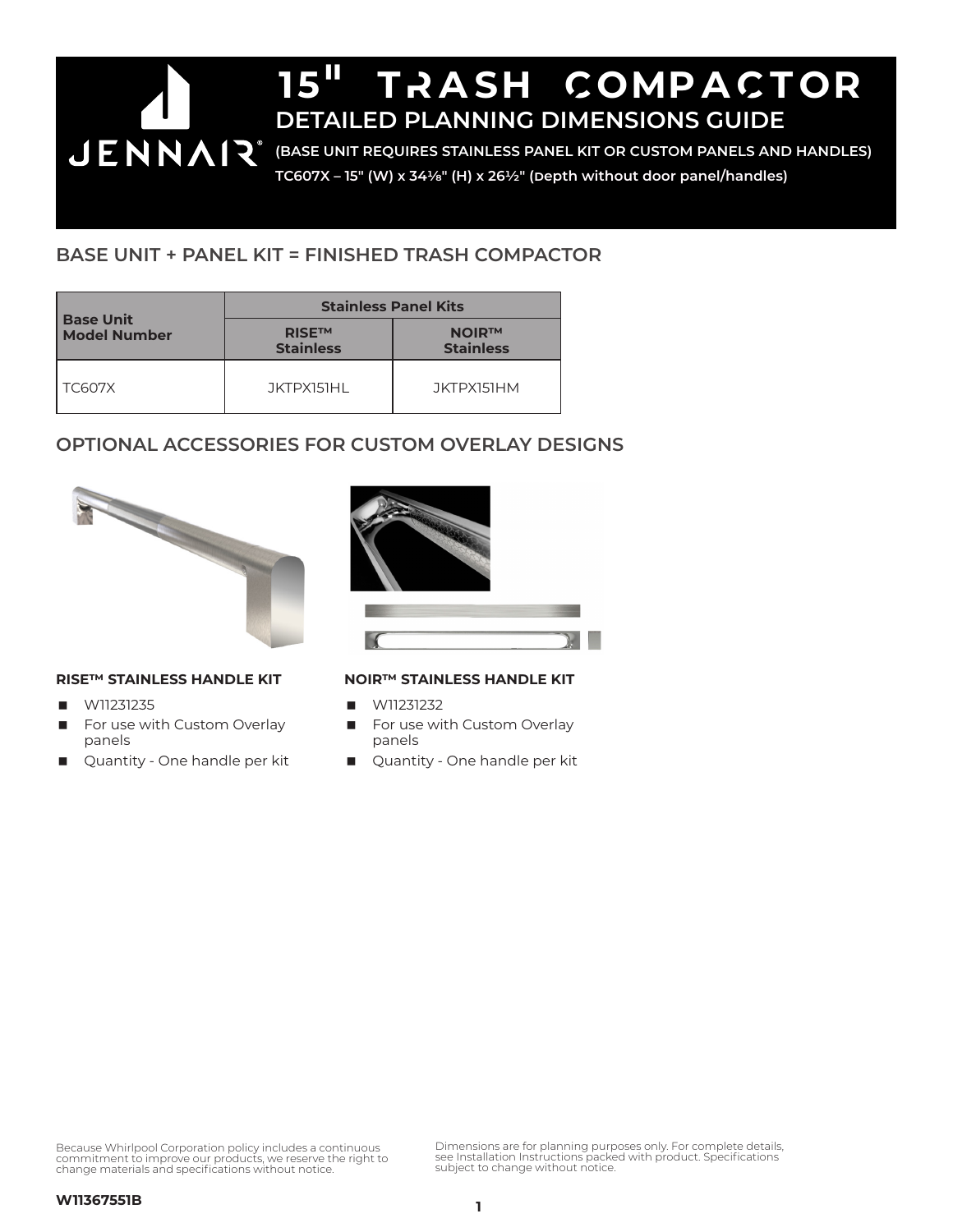

### **PRODUCT DIMENSIONS**



\*\*Add up to 3/4" (1.9 cm) to height with leg levelers fully extended.

Because Whirlpool Corporation policy includes a continuous<br>commitment to improve our products, we reserve the right to<br>change materials and specifications without notice.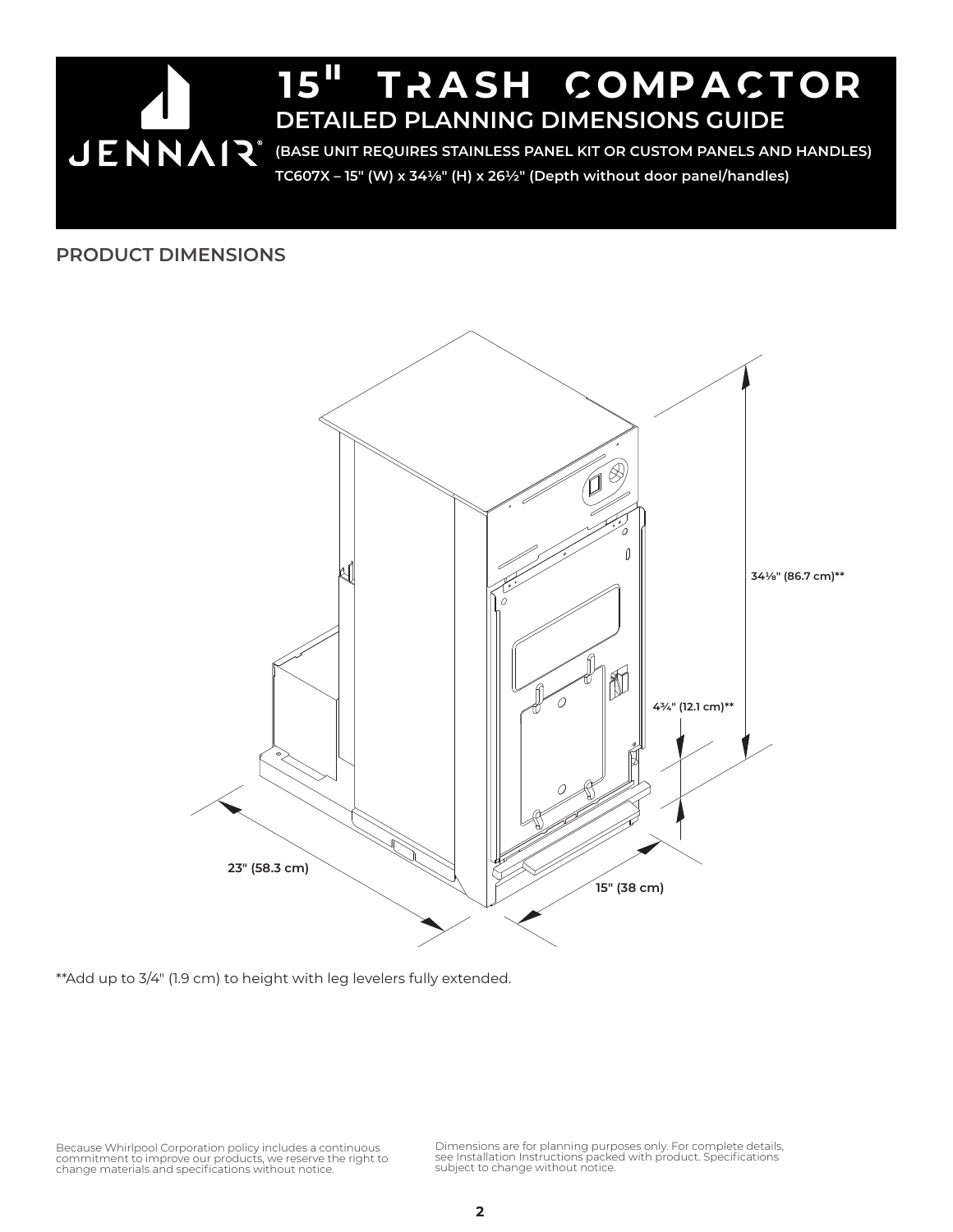# 15" TRASH COMPACTOR **DETAILED PLANNING DIMENSIONS GUIDE**

**(BASE UNIT REQUIRES STAINLESS PANEL KIT OR CUSTOM PANELS AND HANDLES) TC607X – 15" (W) x 341/8" (H) x 261/2" (Depth without door panel/handles)**





**SIDE VIEW**

|              | <b>DESCRIPTION</b>                               | <b>TC607X</b>                               |  |
|--------------|--------------------------------------------------|---------------------------------------------|--|
| A            | Depth with drawer                                |                                             |  |
|              | and stainless panel                              | 241/4" (61.5 cm)                            |  |
|              | and custom wood panel***                         | 241/2" (62.7 cm)                            |  |
| B            | Depth with handle                                | 27" (68.5 cm)                               |  |
|              | RISE™ panel kit                                  |                                             |  |
|              | NOIR™ panel kit                                  | 26 <sup>5</sup> / <sub>16</sub> " (66.8 cm) |  |
|              | RISE™ handle and custom panel***                 | 271/4" (69.1 cm)                            |  |
|              | NOIR™ handle and custom panel***                 | 26% <sub>16</sub> " (67.4 cm)               |  |
| $\mathsf{C}$ | Depth with drawer fully open<br>including handle | 443/4" (113.7 cm)                           |  |
|              | RISE™ panel kit                                  |                                             |  |
|              | NOIR™ panel kit                                  | 441/ <sub>8</sub> " (112 cm)                |  |
|              | RISE™ handle and custom panel***                 | 45" (114.3 cm)                              |  |
|              | $NOIRTM$ handle and custom panel***              | 443⁄8" (112.6 cm)                           |  |
| D**          | Floor to top of handle (min.)                    | 317/ <sub>16</sub> " (79.9 cm)              |  |
|              | RISE™ panel kit                                  |                                             |  |
|              | NOIR™ panel kit                                  | $31\%$ <sup>e"</sup> (79.9 cm)              |  |
| $E^*$        | Height to top of drawer (min.)                   | 34" (86.3 cm)                               |  |

\*Handle height on custom panels may vary due to panel construction.

\*\*Add up to 3/4" (1.9 cm) to height with leg levelers fully extended.

\*\*\*Assumes 3/4" (1.9 cm) thick custom wood panel.

Because Whirlpool Corporation policy includes a continuous<br>commitment to improve our products, we reserve the right to<br>change materials and specifications without notice.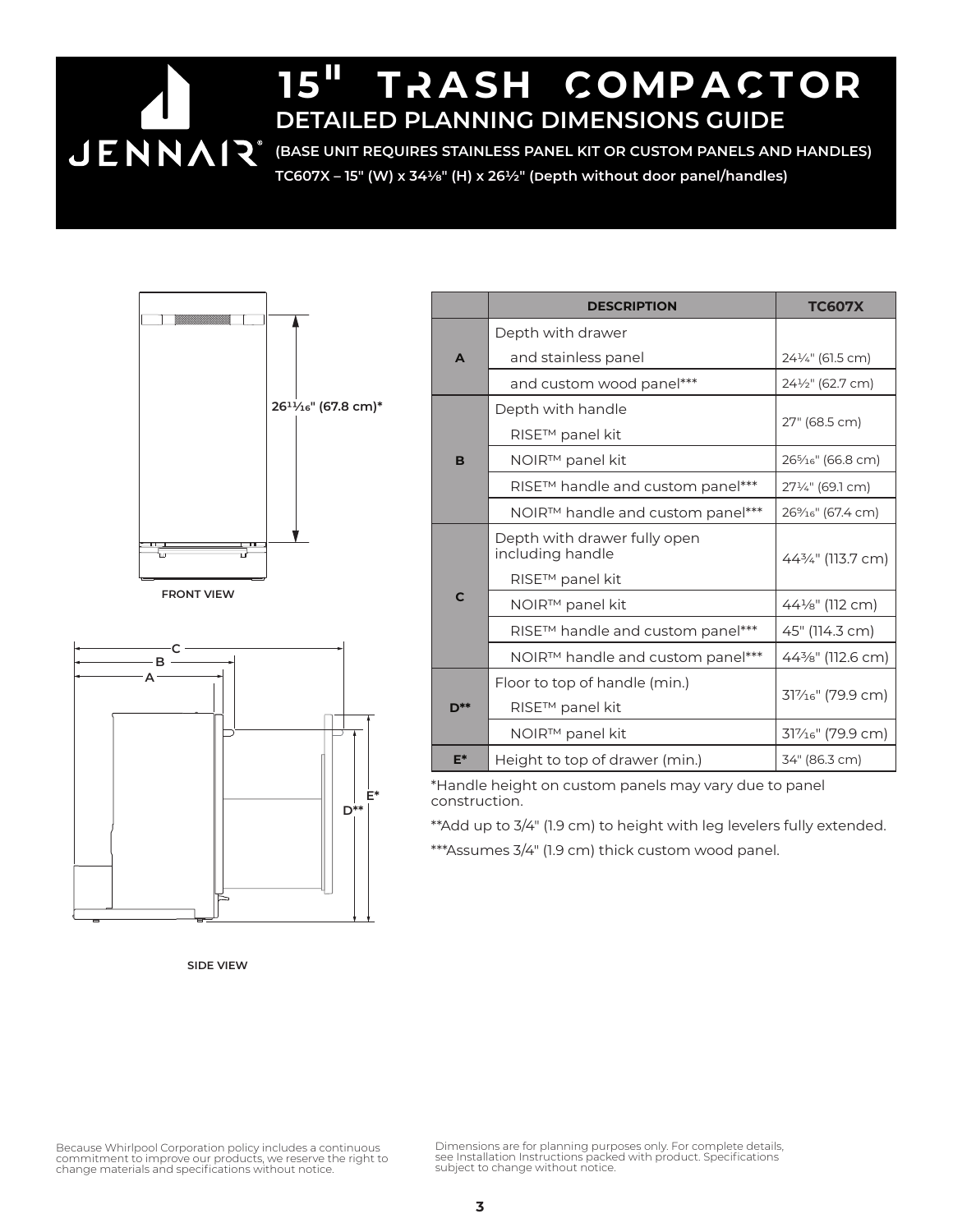# 15" tRash CompaCtor **DETAILED PLANNING DIMENSIONS GUIDE JENNAIR** (BASE UNIT REQUIRES STAINLESS PANEL KIT OR CUSTOM PANELS AND HANDLES) **TC607X – 15" (W) x 341/8" (H) x 261/2" (Depth without door panel/handles)**

### **OPENING/CLEARANCE DIMENSIONS**



|   | <b>DESCRIPTION</b>                                                      | <b>TC607X</b> |
|---|-------------------------------------------------------------------------|---------------|
| A | Width (min.)                                                            | 15½ (38.7 cm) |
| B | Electrical outlet – distance from<br>left- or right-hand side (min.)    | 3" (74.6 cm)  |
| C | Clearance required for bag<br>removal – right-hand side (min.)          | 6" (15.2 cm)  |
| D | Height (min.)                                                           | 34¼" (87 cm)  |
| E | Electrical outlet – distance from<br>floor (min.)                       | 18" (45.7 cm) |
| F | Clearance required for drawer<br>removal (min.)                         | 23" (58.4 cm) |
| G | Depth (min.)                                                            | 24" (61 cm)   |
| e | Recommended electrical connection location<br>(left or right-hand side) |               |





**BACK VIEW**

Because Whirlpool Corporation policy includes a continuous<br>commitment to improve our products, we reserve the right to<br>change materials and specifications without notice.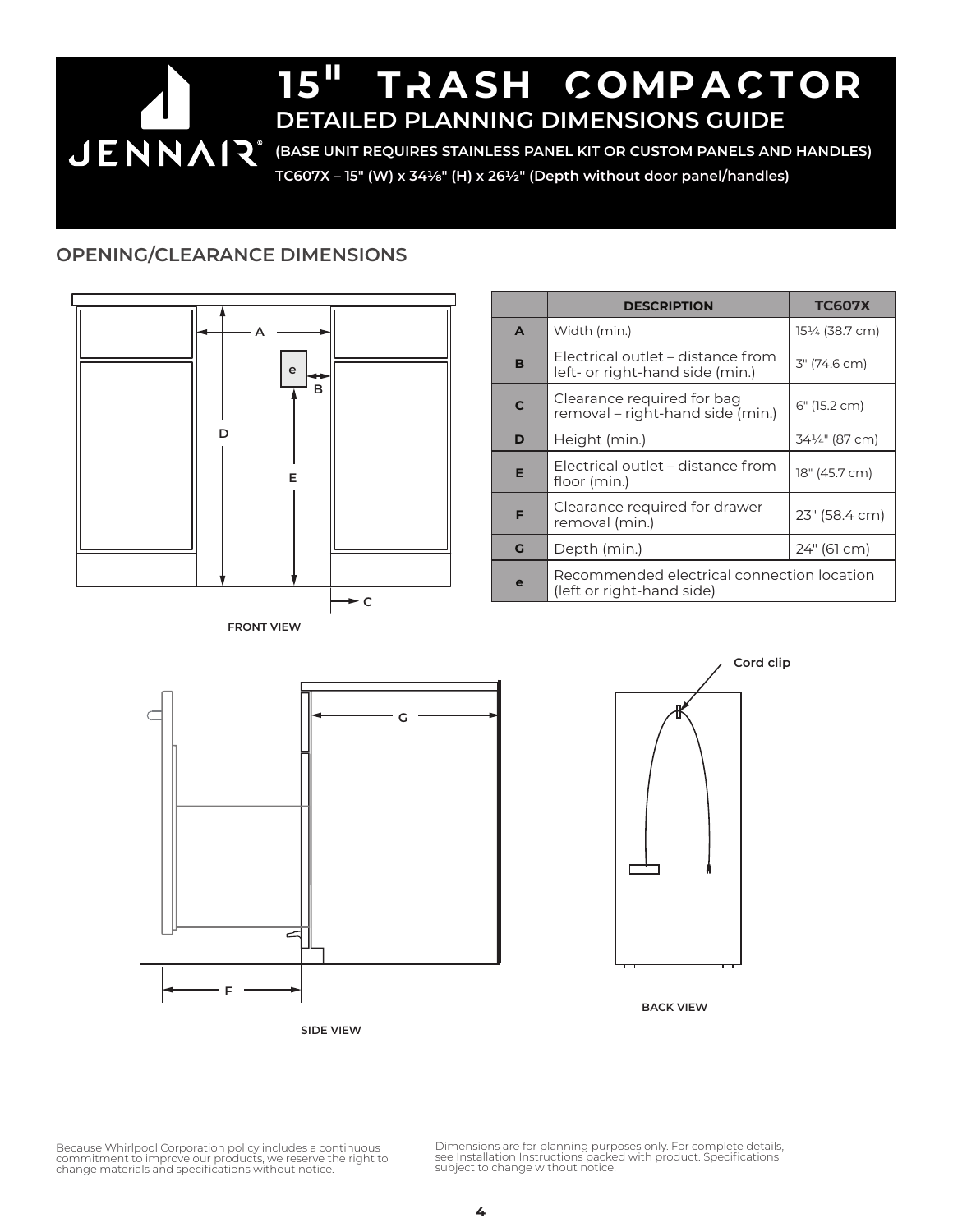# 15" tRash CompaCtor **DETAILED PLANNING DIMENSIONS GUIDE JENNAIR** (BASE UNIT REQUIRES STAINLESS PANEL KIT OR CUSTOM PANELS AND HANDLES) **TC607X – 15" (W) x 341/8" (H) x 261/2" (Depth without door panel/handles)**

### **WOOD PANEL GUIDE**



Panel dimensions shown are the minimum size to cover the appliance door. Panels can be made taller/wider to match surrounding cabinetry.

#### Leveler legs and read wheels provide a maximum 3/4" (1.9 cm) of lift.

Minimum opening height: 34" (86.36 cm). This produces a 3/8" (9.5 mm) reveal above the panel.

Because Whirlpool Corporation policy includes a continuous commitment to improve our products, we reserve the right to change materials and specifications without notice.

**INSTALLATION NOTES**